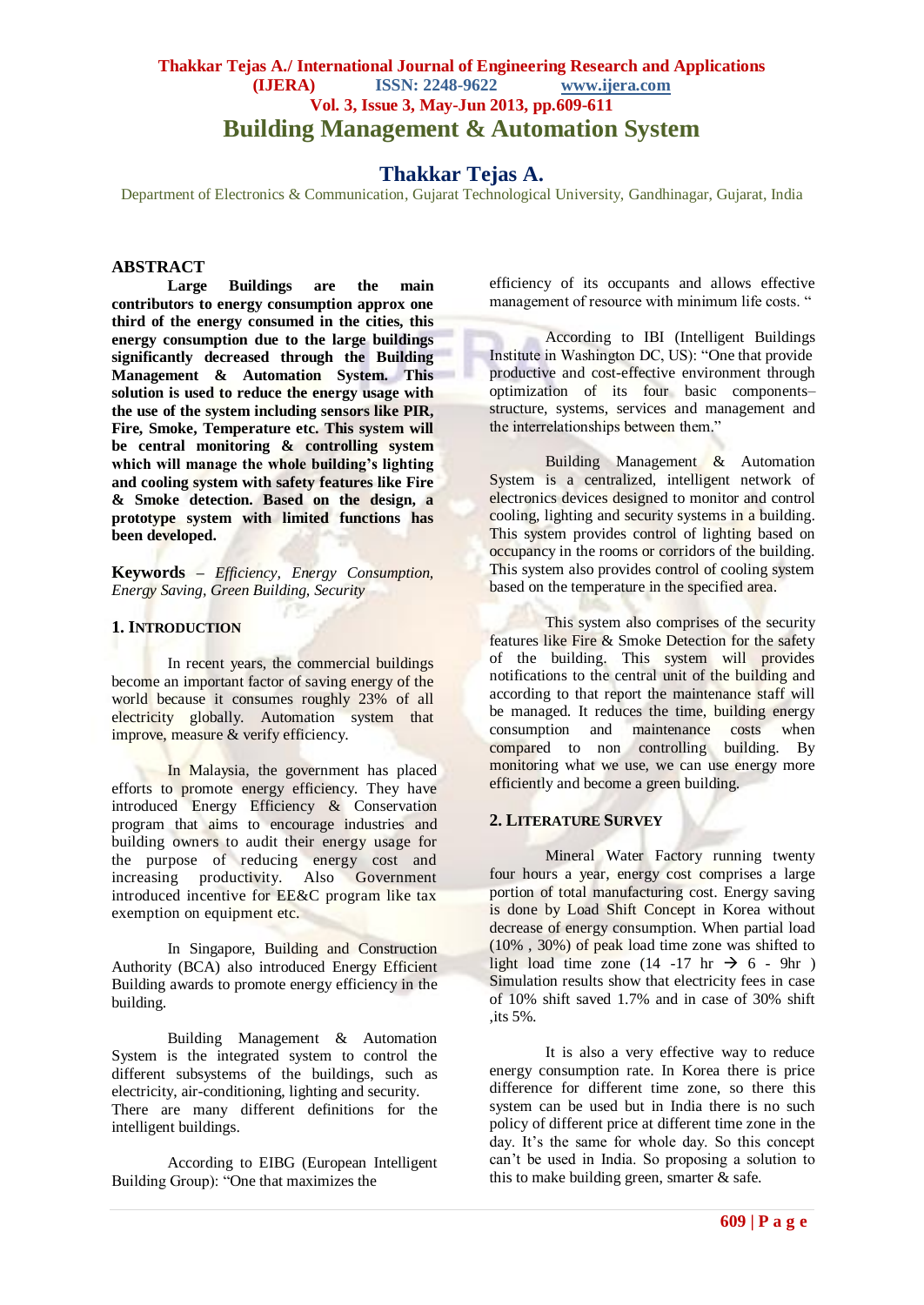# **3. BUILDING MANAGEMENT & AUTOMATION SYSTEM**

Building Management & Automation System is a combination of BMAS hardware and advanced software that control the facility in a more energy efficient way.

There are mainly two modules. One is for internal data acquisition individual for individual specified area which consist of controller and different sensors for parameter acquisition. Second is for central unit which consist of controller for central controlling of cooling system and PC with software. All the different Internal Modules which are individual for each area are connected to the Central Unit.

# **3.1 System Architecture**

The basic function of BMAS is focus on minimizing energy consumption by means of catching up with unnecessary energy use through the monitoring of detail energy use in building. If comprehensive measures are taken to improve lighting and cooling system, power consumption of existing building might be reduced by 30-40%.



**Fig.1 Block Diagram of BMAS**

Fig.1 shows the concept of BMAS. Different sensors are there to sense the different parameters. Presence detector is used to detect presence in the specified area. If there will be no one present in that specified area then lighting system will be OFF in that specific area. In Corporate Houses or Large Buildings, there is so much wastage of energy due to lighting system remains ON though there is no present in that area. So energy saving will be there.

Temperature Sensor is used to measure the temperature of the specified area. If cooling will be enough in the room then vent of that room will be

made OFF. So other parts of the building will be cooled faster than the normal condition. So energy will be saved and unnecessary usage can be avoided.

Fire & Smoke sensors are used to provide the safety features to the buildings. If fire will be detected then there will be a fire alarm for the indication. If Smoke will be there then there is direct indication in the software at the central unit computer. If fire will be there in a specific room then we can get the exact location of fire in the building that in which room fire is there by using central unit. The information will be available to the central unit and maintenance staff will be managed accordingly. So with this system we can effectively manage the maintenance staff as well as time saving and faster response to any disastrous situations.

Energy Meter plays a major role in the system. It is used for the continuous measurement of Energy Consumption every day and provide that data to the central unit. There will be certain limit for the usage of energy is given to any of the building if they will cross that limit then they have to pay the extra surcharge for that and that will be approx 15-20% extra then the actual bill. So to avoid that situation continuous measurement of energy consumption will be displayed in the central unit and we can manage the building energy consumption according to the limits given by controlling lighting and cooling system of the buildings.



**Fig.2 System View of BMAS**

Fig.2 shows the actual system view of the BMAS. Here there will be a different internal controller as well as the sensors are allocated to the different area of the buildings. Central Unit will be continuously getting the data from every part of the building as well as from the energy meter. By taking all the data into consideration the decisions